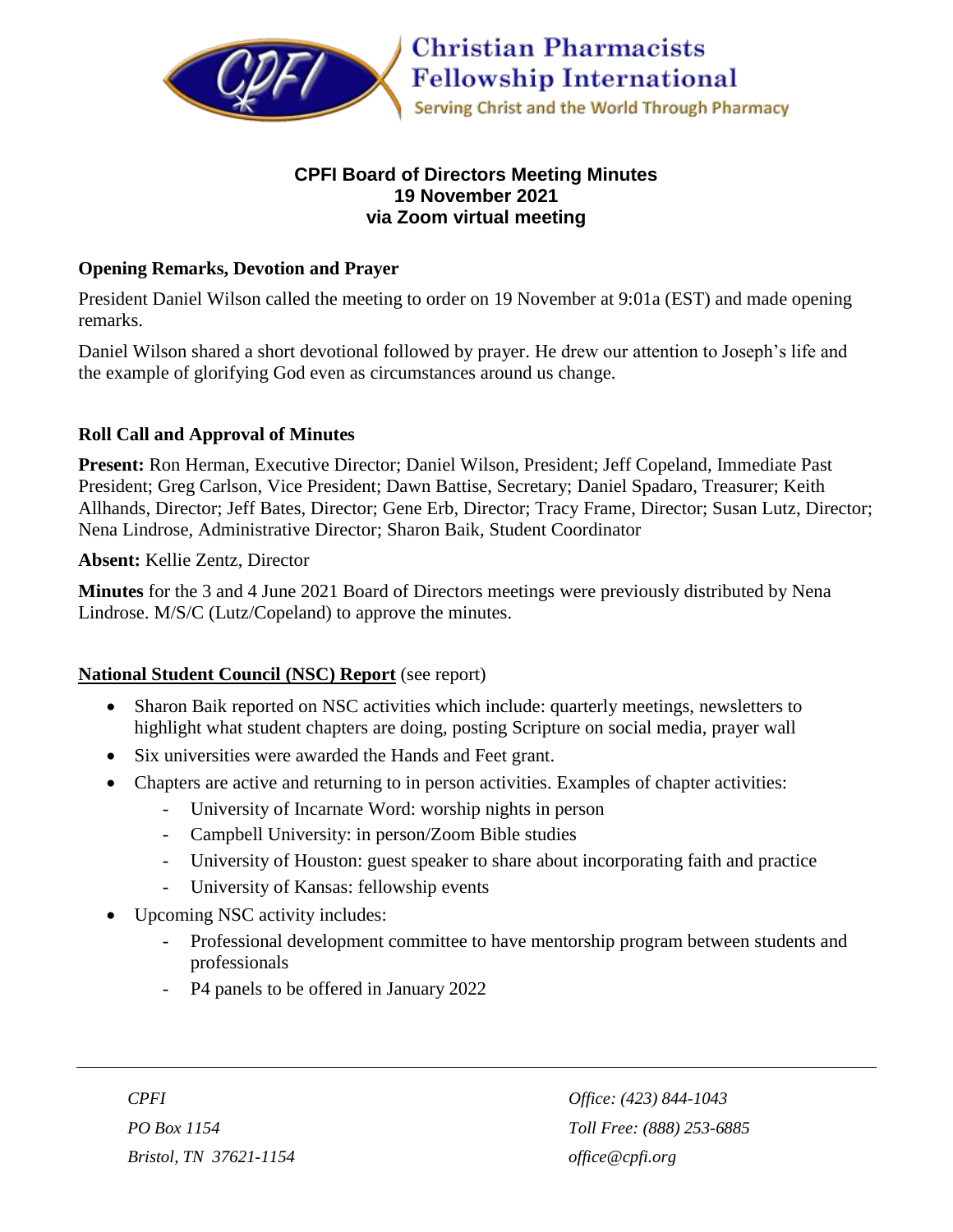- NSC is interested in two potential fundraisers: 1) selling graduation cords, 2) selling tumblers at the annual conference (this would require coordinating with the office to add a purchase option to registration for pre-orders)
- Sharon and Susan Lutz will be in communication to discuss speakers for the APhA prayer breakfast

### **Annual Meeting Committee** (see report)

- Keith Allhands, Co-Chair, reported for the committee.
- In person student retreat and annual conferences are planned for:
	- o June 1-5, 2022 at Bonclarken Conference Center (Flat Rock, NC) Psalm 38:18
	- o May 24-28, 2023 at Lake Junaluska Conference Center (Lake Junaluska, NC)
	- o May 30-June 2 2024 at Bonclarken Conference Center (Flat Rock, NC)
- For 2022, appropriate safety measures (ie: ample hand sanitizer, masks for those who so choose, social distancing when possible) will be taken in regards to COVID-19. Basic guidance will be included in meeting promotion materials. More detailed guidance will be developed and distributed based on what is most appropriate as we approach June 2022.

#### **2022 Silent Auction**

- Susan Lutz reported
- There are some materials available from the cancelled event last year
- She emphasized that items must be available at the start of the meeting so there is sufficient time to prepare auction materials. Board members are asked to bring an item and/or bid on an item.

# **APhA/CPFI Prayer Breakfast**

- Susan Lutz reported
- A speaker is needed for the upcoming event in San Antonio, TX
- Kellie Zentz was suggested as someone who may be in the area.
- Nena can help pull information from CPFI membership applications since individuals are asked to provide other organization membership. Perhaps this can identify individuals who may already plan to attend APhA.
- Gene Lutz will be available to speak if needed

#### **Update on Officer and Director Insurance** (see report)

- Gene Erb reported and thanked Nena Lindrose for her help gathering extensive background information
- After reviewing options, it was agreed D&O insurance and employment practice liability with Scott Insurance Agency were appropriate. The cost is \$795 and \$461, respectively, for a total annual fee of \$1256. Paperwork was finalized last month and coverage starts 1 December 2021. Nena will be the permanent contact person for Scott Insurance Agency.
- It is important that bylaws be followed to avoid liability concerns.
- Cyber security coverage may be reconsidered in the future. Cost varies based on level of security but may be around \$300 annually. Daniel Wilson suggested we confirm if CPFI will be protected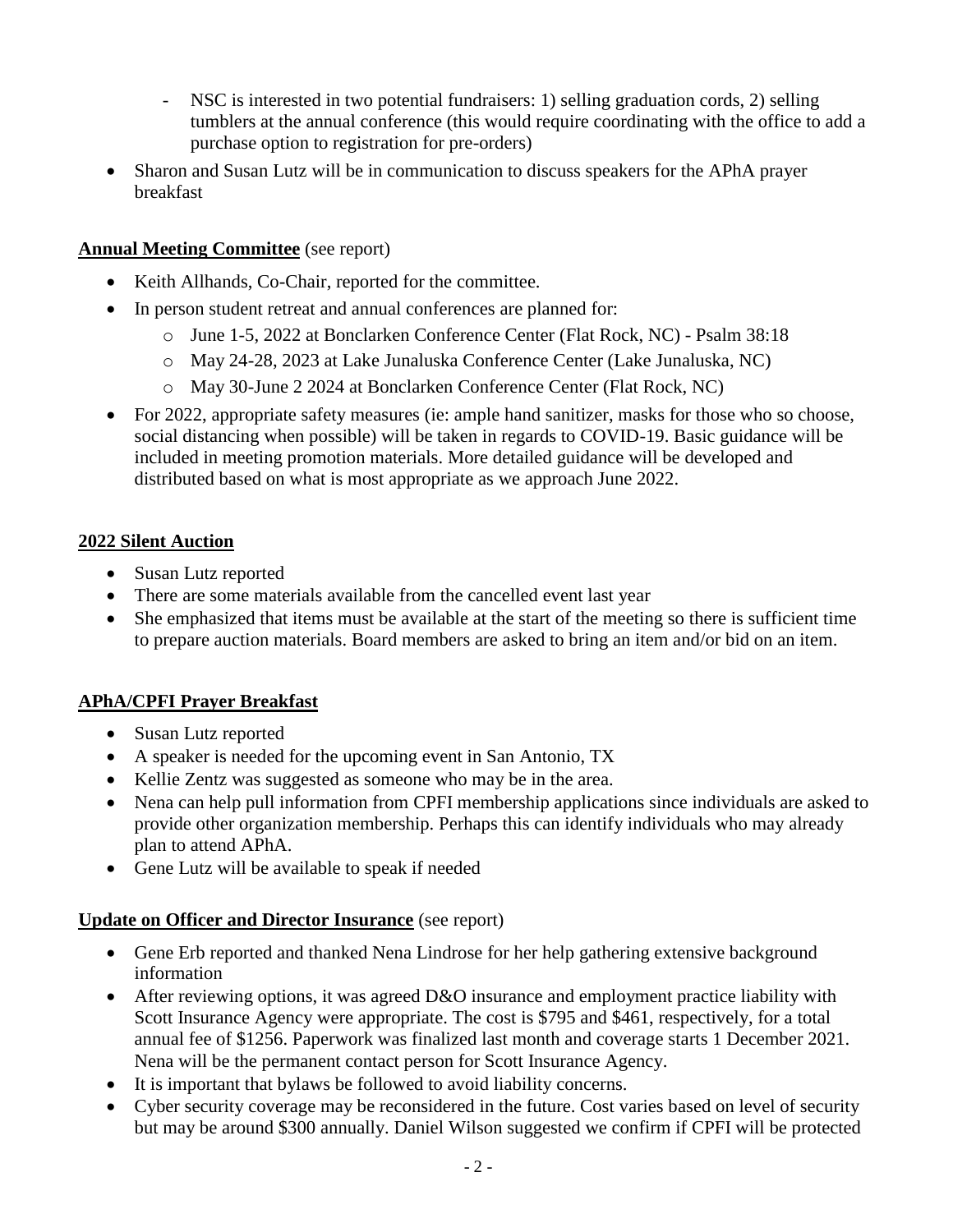if one of the services we use (ie: MemberClicks, credit card system, etc.) is compromised. If CPFI is not covered by the company itself the organization may reconsider this moving forward. However, MemberClicks have very limited personal information (ie: home address) so this is low risk.

 Several agencies were considered. Gene Erb has no association with Scott Insurance Agency or any other conflicts of interest

### **Update on Code of Conduct for Leaders** (see report)

- Daniel Wilson reported
- It is important to make sure the CPFI stance on leadership expectations is clear and a code of conduct has been drafted. This was reviewed by Keisha Russell, Esq. with First Liberty. It is recommended that this be set as an expectation of all leaders including Board members, committee members, student leaders, etc.
- There was discussion about whether this should be approved by the Board or organization at large. The Board is charged with maintaining the statement of faith and this closely aligns. Daniel W. and Nena will confirm if this is recommended by Ms. Russell and will report back to the Board to determine the next steps for voting.
- In regards to student leaders:
	- o The National Student Chapter Advisory Committee can assist with distribution.
	- o Ron suggests that this may be introduced at the 2022 student retreat so that it can be discussed and those leaders can take it back to their chapters. Daniel W. does note that the National Student Council meets on a regular basis and the annual Student Retreat often represents a small number of schools. He can coordinate with Jessica Langdon so the information can be disseminated in advance of the 2022 student retreat.
- Clarification was requested regarding Code of Conduct expectations for student chapter faculty advisors. Faculty advisors are sometimes appointed by university administration or there may not be a Christian faculty member who is able to serve in the role. Requiring advisors to adhere to the Code of Conduct may force some chapters to dissolve if a suitable person is not available. For this reason, faculty advisors will not be held to this standard.
- Ron suggests adding the following language to "Basic Responsibilities" on Board position descriptions: "Board members are required to understand and adhere to the CPFI Code of Conduct." Others expressed agreement.

# **Break (15 minutes)**

Following a brief break, Gene Erb offered a prayer prior to continuation of discussions.

#### **Nominations Committee**

- Dawn Battise reported on behalf of the committee.
- After the June 2021 BOD meeting, the agreed upon officer eligibility requirements were added to the pre-existing job descriptions. Additionally, a statement was added to the Director description requiring previous involvement at the local or national level. Minor formatting changes were made for consistency. Wording regarding the term for Immediate Past President has been clarified since the initial distribution. M/S/C (Copeland/Allhands) to accept each position description with the addition of a statement regarding the Code of Conduct.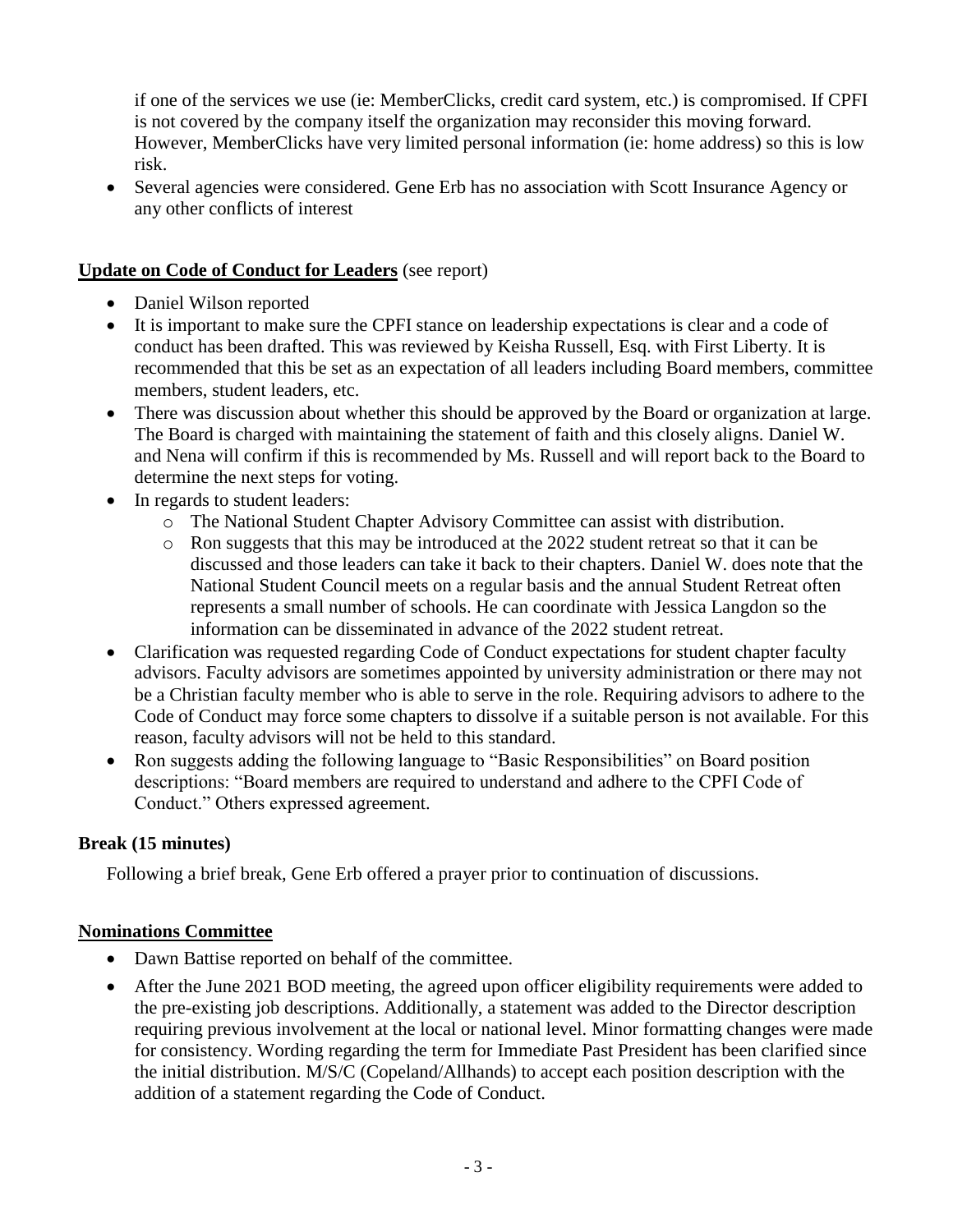• 2022 elections will be held for Secretary, Treasurer, and two Directors. There is agreement that online voting will continue even with the return to in person meetings. A call for nominations will go out January/early February and late March/early April. Nominations will close end of April to allow sufficient time to review nominee eligibility, distribute email ballots and collect responses prior to the Annual Meeting. Susan volunteered to assist with the nominations process while Dawn anticipates being out on personal leave in early 2022.

### **Finance Committee** (see report)

- Dan Spadaro reported on behalf of the committee.
- Revenue and expenses for the 2021 Annual Meeting were reviewed. Overall revenue was approximately \$4500 more than 2020.
- 2021 revenue has primarily come from investments (39%) and membership (34%). Investments are more variable so it is important to maintain other consistent sources.
- 2021 revenue from membership is expected to be slightly less than 2020.
- General donations have slightly trended down in 2021 but this is partly due to the comparison to increased donations in 2020. Donations had a one-time increase when members donated the balance of conference registration fees after the shift from an in person to online conference.
- For the 2022 budget, a conservative approach was taken. There is an expected overall revenue of approximately \$31,000.
- Individual investment accounts were reviewed. Investments are up approximately \$40,500 compared to the same time last year.
- There was discussion regarding missions support in the budget.
	- o There is regular reporting from student chapters that receive the Hands and Feet grant.
	- o Ron shared the most recent information from Bob Watt in 2020 regarding activity in the Congo. It is suggested that an updated report be requested in terms of what has been done with funds so far and what future funds might be used for. It may remain on the budget for now but be reallocated as needed pending this report.
	- o Silent auction funds will be directed to Hands and Feet unless an updated report is provided for the Congo.
- A suggestion was made to explore ways to encourage direct donations to Hands and Feet since some people may bid at the Silent Auction purely to give donations versus a desire for the item. There may be individuals who don't "win" the bid but are still willing to give. Cash donations have been solicited in the past so perhaps a more visible physical sign will be helpful as we return to an in person setting. Susan will consider options and Tracy Frame will provide her some information for online bidding based on previous non-profit experience.
- M/S/C (Carlson/Herman) to approve the 2022 budget.

#### **Membership Committee** (see committee and Executive Director reports)

- Greg Carlson reported on behalf of the committee.
- Erin Vance will continue to serve on the Membership Committee. Fred Starling has resigned from the committee. Greg will be looking over a previous survey in which members indicated committee interest to hopefully identify another member.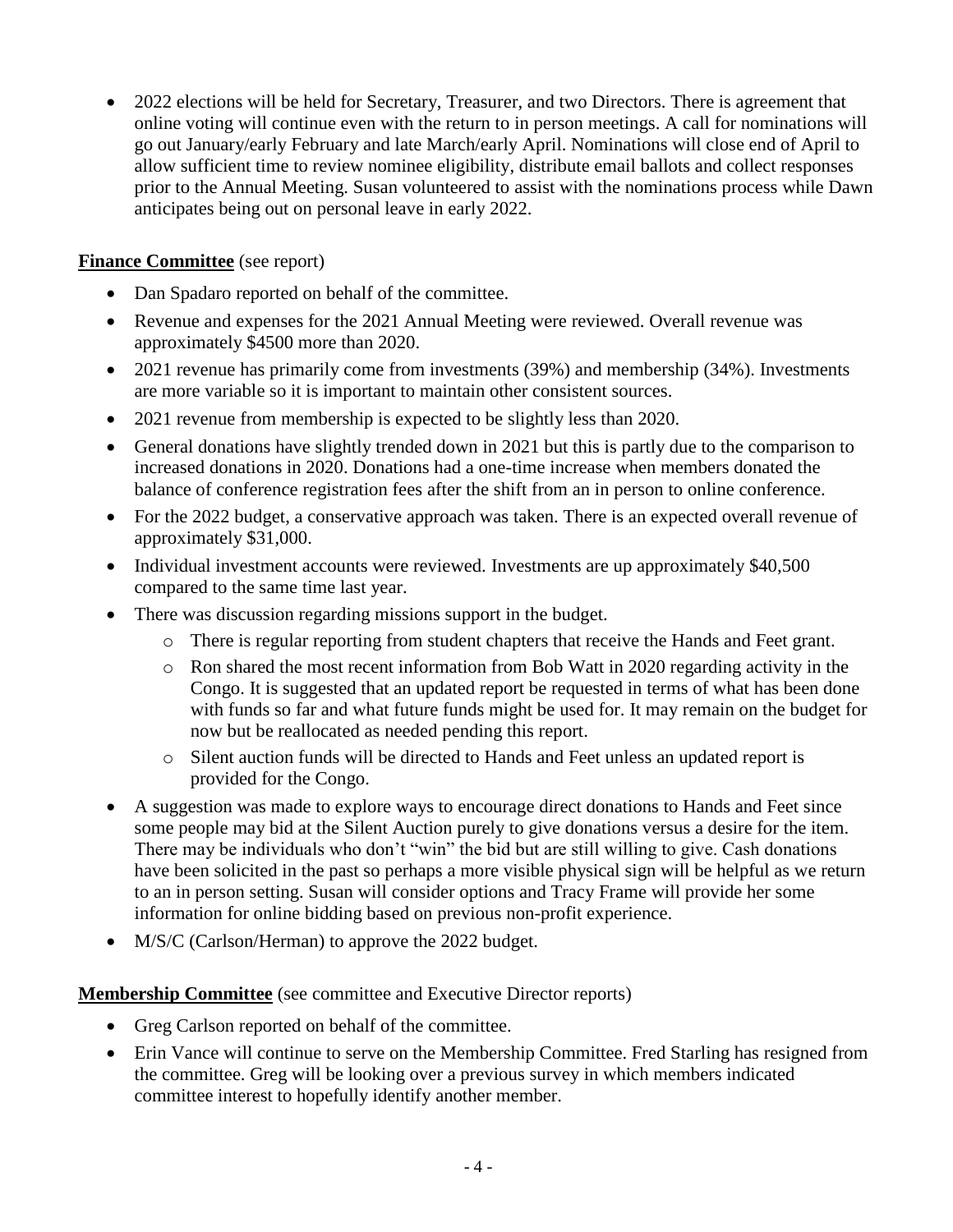- Three sets of calls (February to March, March to May, and June to August) have produced a 46%, 18% and 14% renewal response, respectively. Year to date, 83 calls were made with 21 renewals (25% renewal rate).
- Membership trends since 2019 were reviewed. The Board was reminded 2019 appears to have a significant number of lapsed members because long-term lapsed members were temporarily moved to "graced" status; however, most did not renew.
- In 2021, there has been a 4% increase in pharmacist membership and 17% increase in student membership.
- Greg recommended the Board set a 5-year membership goal of 1000 members when considering strategic planning. There was discussion regarding the need to develop a plan and share this with the membership at large to also engage them.
- While recent numbers are encouraging, there is a significant decline in membership over the longterm. There are multiple factors including, but not limited to, decreased involvement in church at large and fewer pharmacists choosing to be involved in professional organizations.

# **Lunch Break (45 minutes)**

Following a lunch break, Greg Carlson offered a prayer prior to continuation of discussions.

# **2022 Strategic Planning**

- Board members will be asked to do some preparation prior to the June 2022 strategic planning meeting.
- If at all possible, Board members are asked to attend the June 2022 BOD meeting in person but a remote option will be available for those that are unable travel.
- Finalized topic list is TBD. The most recent strategic plan (2016), Board member input, and items identified today (ie: membership) will be considering when determining topics.

# **Education Affairs Committee** (see report)

- Jeff Bates reported on behalf of the committee.
- 2022 Annual Meeting is expected to be in person, which aligns with other large pharmacy organizations.
- 13.25 CE credits are expected. Law, pain, and medication safety will be incorporated based on 2020 feedback. Campbell University will continue to provide CE credit. As in the past, there will be a mix of returning and new speakers. A tentative schedule is in place.
- 2020 feedback indicated a potential interest in pharmacy technician CE so this may be considered in the future.
- Jeff Bates has much of the equipment that is needed to offer remote attendance and plans to bring this to the 2022 meeting. This would not be to detract from in person attendance but to provide an option for individuals who are unable to attend in person.
- There was discussion regarding the possibility of offering complimentary registration to some speakers. This may especially engage new attendees so they can see the benefits of continued participation. Pros and cons were discussed for various options (offering to all vs offering to a few vs offering on an as needed basis). There is an option to offer coupon codes instead of reimbursing